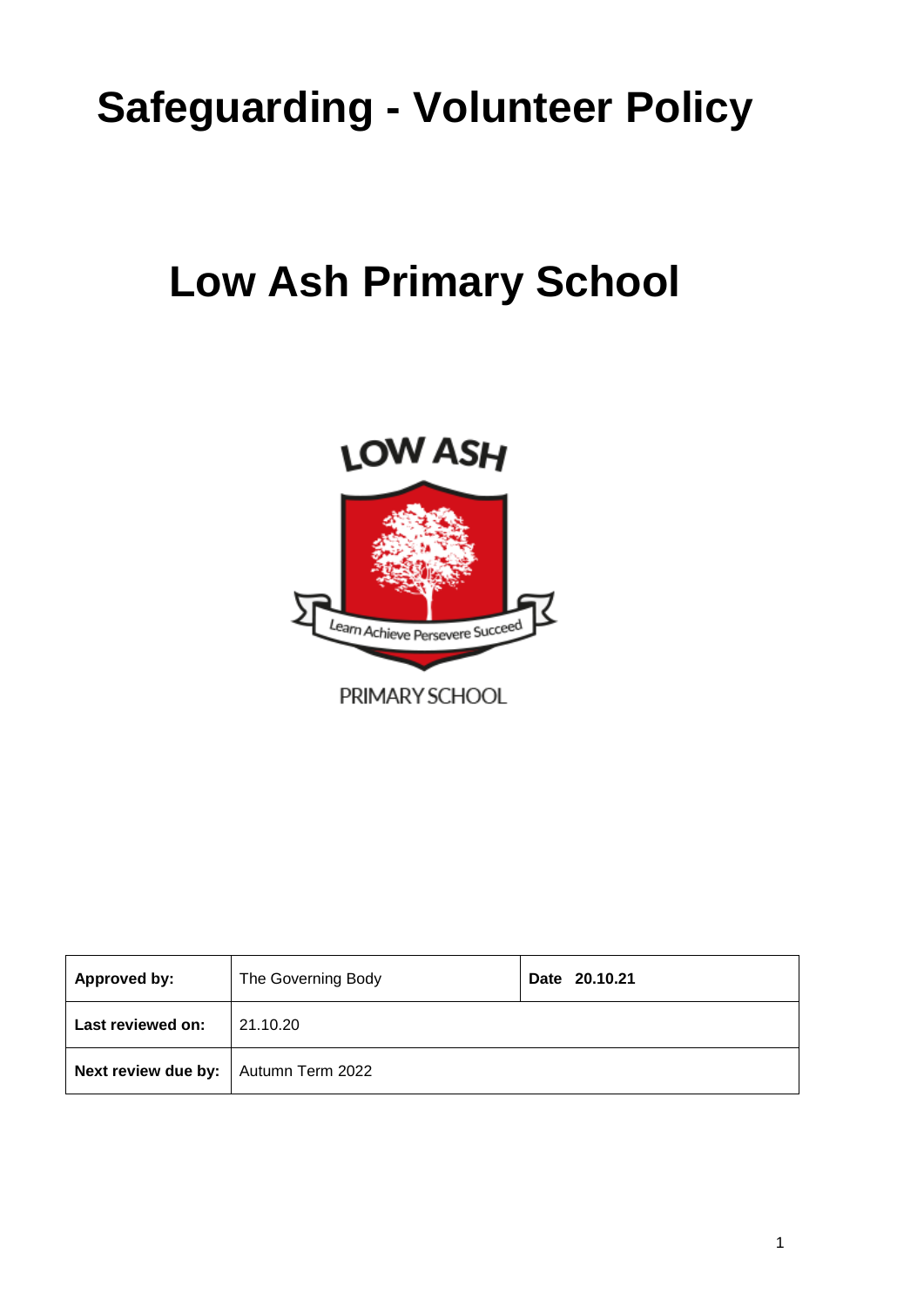## **Contents**

| 1.  |  |
|-----|--|
| 2.  |  |
| 3.  |  |
| 4.  |  |
| 5.  |  |
| 6.  |  |
| 7.  |  |
| 8.  |  |
| 9.  |  |
| 10. |  |
| 11. |  |
| 12. |  |
| 13. |  |
| 14. |  |
| 15. |  |
| 16. |  |
| 17. |  |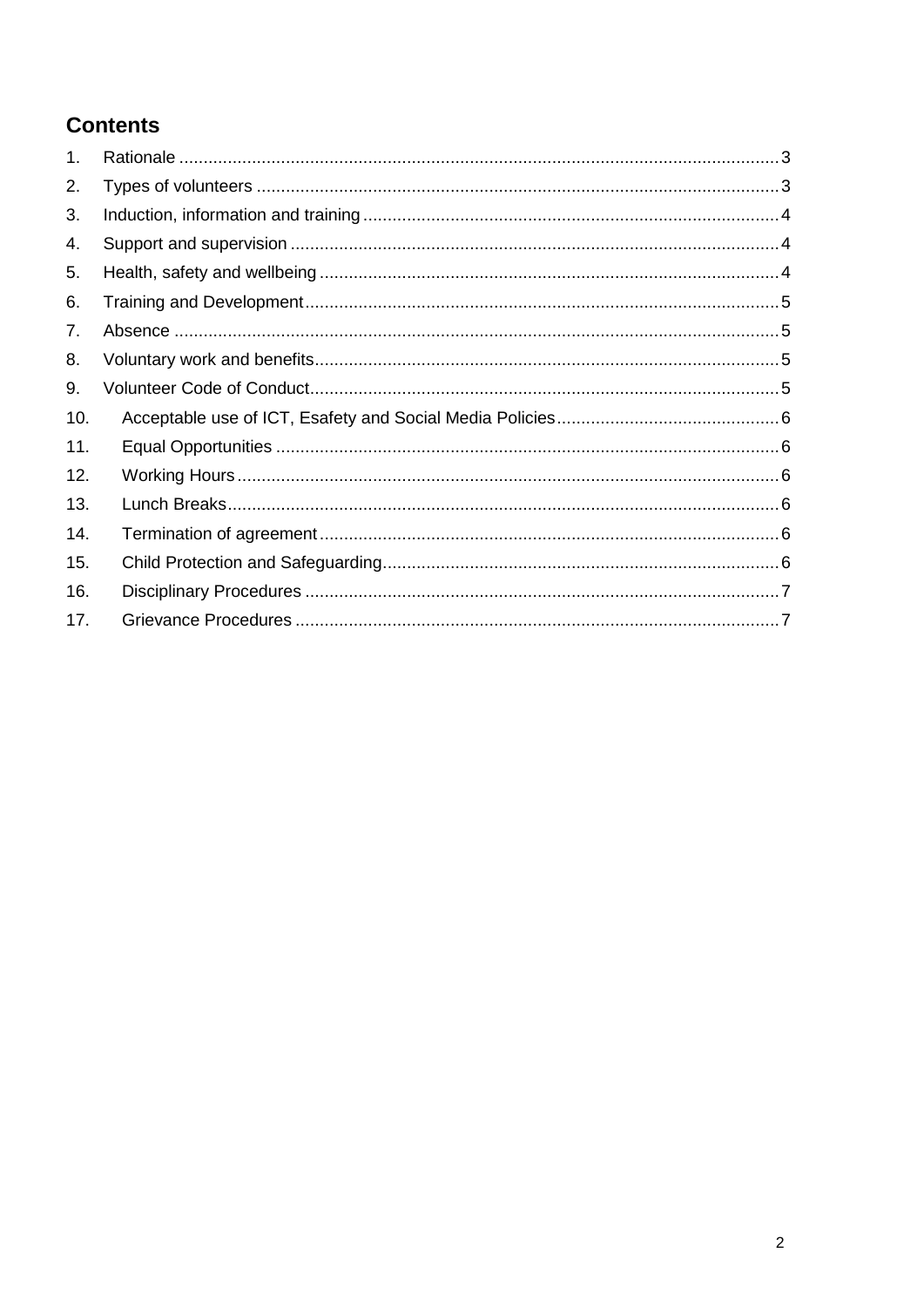#### **1. Rationale**

At Low Ash we recognise that there are situations in which volunteers can make an appropriate and significant contribution to the work and services of the school. The contribution of volunteers to the work of the school is especially valued and respected. We believe that by providing voluntary opportunities, volunteers will gain a range of skills and work experience. They will develop confidence and motivation to try different things and benefit the community they serve. The policy defines the term and sets out the principles, practices and procedures which will be followed in the selection, management and supervision of volunteers. The policy also sets out how Low Ash intends to support its volunteers.

#### **Definition**

Volunteers may be described as individuals who put their experience, knowledge and skills to help an organisation, free of charge, with the primary aim of bringing some benefit to the local community. Individuals may also volunteer to develop their own skills and experience to enhance their employment opportunity.

#### **2. Types of volunteers**

#### **Types of Volunteers**

There are different types of volunteers including:

#### • **Occasional volunteers**

These are people who volunteer at events such as an educational visit or help with particular projects or students on work placements. They volunteer occasionally, perhaps a few times a year.

#### • **Regular volunteers**

These are people who take on a particular task or role, on an ongoing basis. Regular volunteers include those working within classrooms, Friends of Low Ash or volunteers working on a particular project over a sustained period of time.

#### • **Governor volunteers**

These people hold positions of responsibility and are designated members of the school's Governing Body. Local authority governors are appointed by the local authority. Community governors are appointed by the governing body. Parent governors are elected by parents/carers of pupils at the school. Staff governors are elected by members of staff at the school.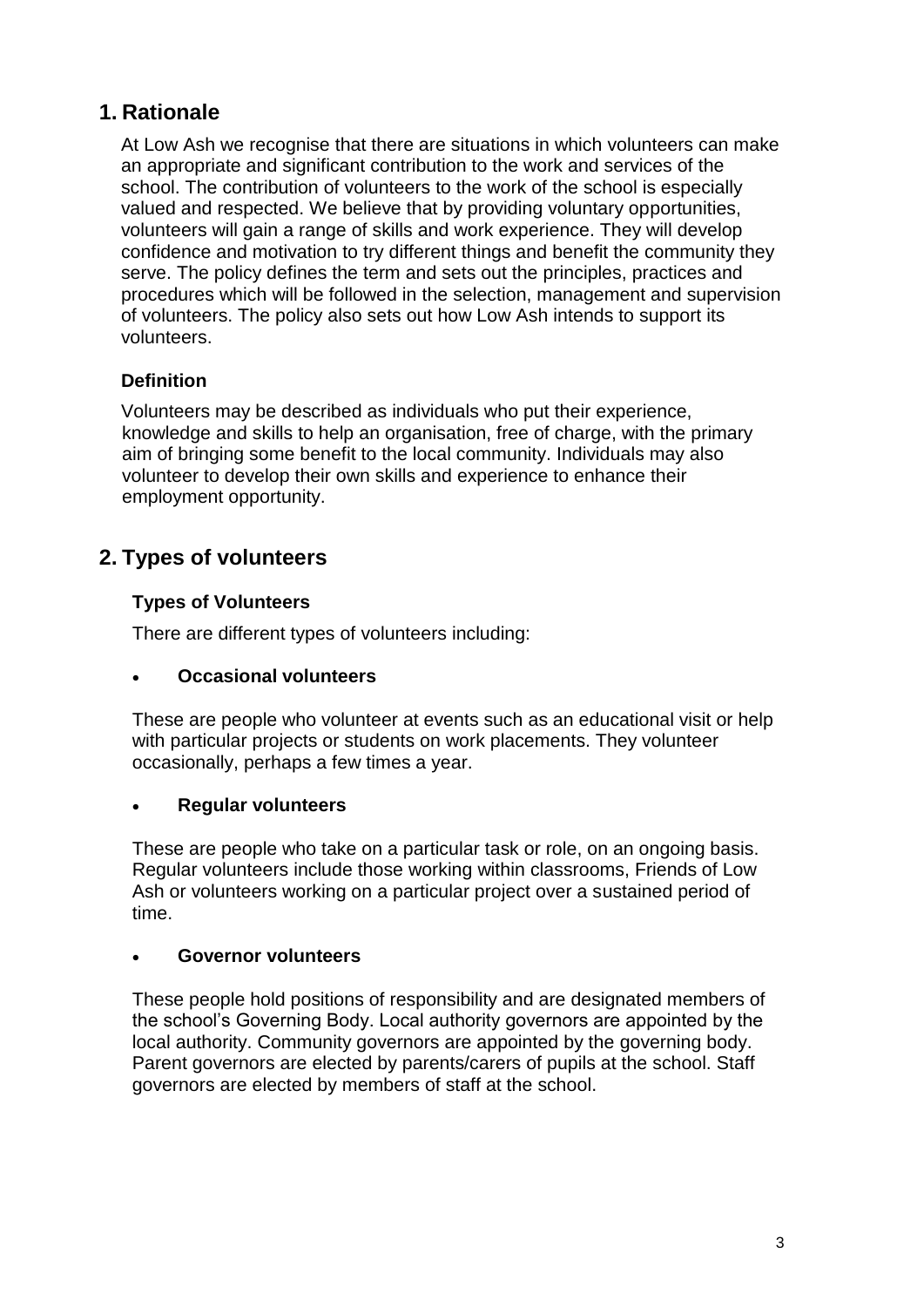#### **3. Becoming a volunteer**

Anyone wishing to become a volunteer, either for a one-off event such as a school visit or on a more regular basis, e.g. hearing pupils read, usually approaches the Class Teacher, Head teacher, senior member of Staff or Class Teacher directly. It is the school's decision to take on volunteers and this will depend on the time of year, the number of volunteers we already have in school and the potential impact on the children.

Volunteers should complete the Volunteer Application Form (appendix 1) with a covering letter requesting interest. (Appendix 1) with their contact details, types of activities they would like to help with, and the times they are available to help.

Upon acceptance by the school the volunteer will be issued with a Volunteer Agreement, see Appendix 2. This Agreement will be kept in the Volunteer file in the main school office.

#### **4. Induction, information and training**

Regular volunteers will receive appropriate induction, which will include information on the aims and objectives of the school, information on key policies and practical guidance on the code of conduct for volunteers. Basic training in child protection and safeguarding awareness will form part of the induction. Additional information will be provided to help the volunteer in their work. The school will strive to make the information sessions accessible and relevant to the volunteer's needs. Volunteers may also have the opportunity to develop knowledge and skills through training provided at appropriate times and within the constraints of the school's budget.

Occasional volunteers will be given a copy of the safeguarding induction sheet and visitor information guidance sheet for supply staff and volunteers.

#### **5. Support and supervision**

Volunteers will be supported and supervised by a designated member of staff, who will be allocated at the induction period. This is most likely to be a class teacher, key stage leader or the student mentor at the school. This person will provide the volunteer with supervision, where the volunteer will receive feedback on their work, have the opportunity to discuss future work and a chance to discuss other issues at regular intervals. This supervision will take place in a supportive and confidential environment. The volunteer coordinator may also meet or visit to ensure things are operating smoothly.

#### **6. Health, safety and wellbeing**

The school will, as far as is practical, care for the health, safety and welfare of its volunteers. Volunteers will receive clear information regarding health and safety procedures and receive appropriate support. Volunteers are expected to follow the Health and Safety and Child Protection and Safeguarding Policies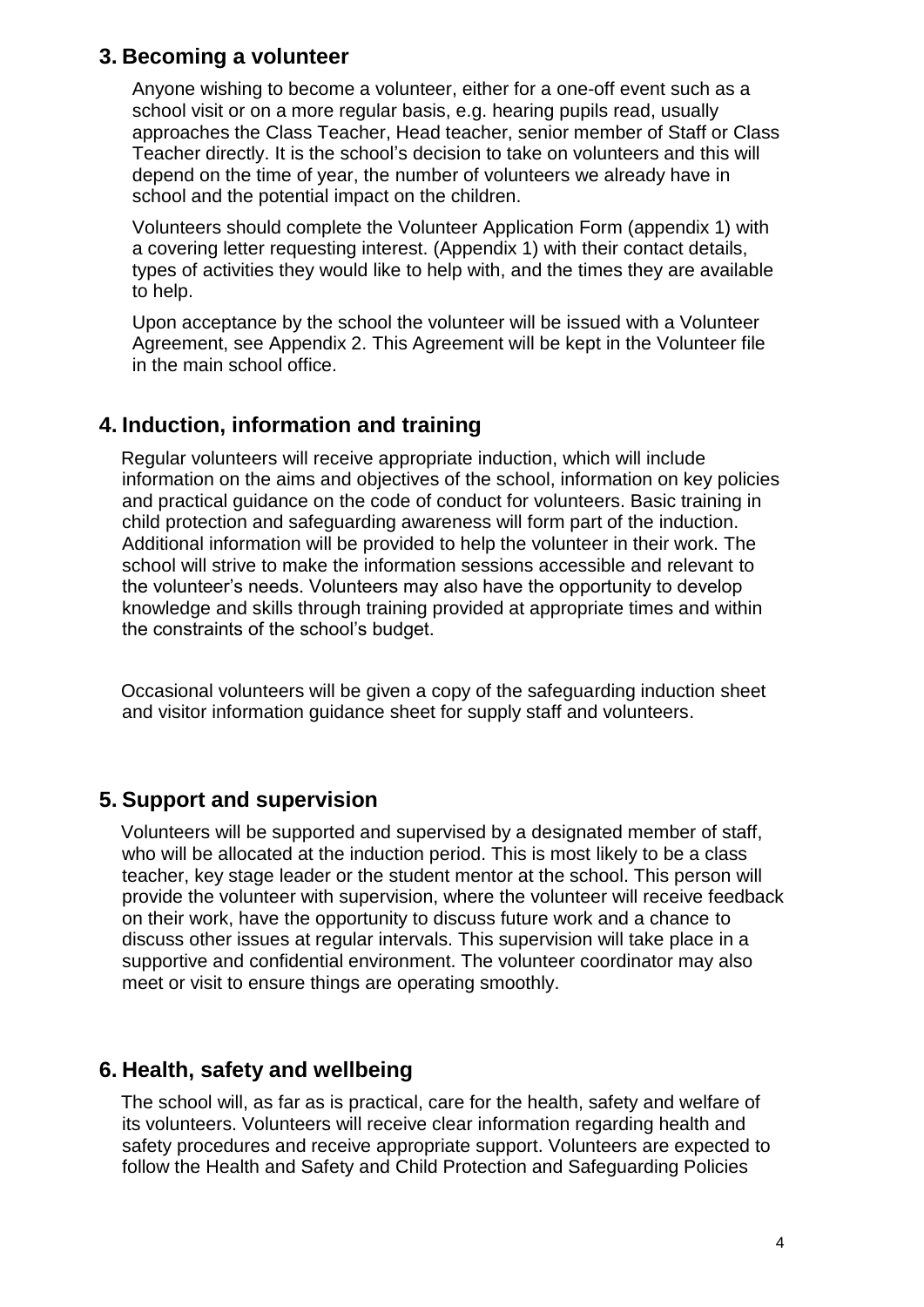and ensure they take reasonable care of those in their care, reporting concerns to their supervisor or a 'Named Person' for child protection.

### **7. Training and Development**

Low Ash is committed to offering volunteers opportunities for training relevant to their volunteer work. It is also committed to offering opportunities for professional and personal development. The school has a strong tradition of offering work placements for volunteers.

#### **8. Absence**

Volunteers are expected to telephone and inform their supervisor or the office, prior to their start time, so that any necessary changes to arrangements can be organised.

#### **9. Voluntary work and benefits**

Most benefits are not affected by unpaid voluntary work. If you are receiving benefit for which you are required for work, you must still be willing and able to prove your availability for work.

The main benefit which could be affected by volunteering is Incapacity Benefit. The DWP will want to know what kind of voluntary work you will be doing and what is involved.

### **10. Volunteer Code of Conduct**

As Low Ash volunteers, everyone is expected to conform to high standards of behaviour and conduct whilst carrying out their duties.

Low Ash Primary School expects that volunteers will:

- Respect other volunteers, students, parents/carers and children and make them feel welcomed and valued.
- Be approachable and pleasant and show sensitivity towards others.
- Dress and behave in a manner which promotes healthy and safe working practices and is mindful and respectful of the cultural diversity of our local community.
- Reports any concerns to their supervisor and/or the 'Named Person' for child protection.
- Maintain the confidentiality of personal information at all times.

All volunteers should be aware how their behaviour can affect both colleagues and service users. Everyone has the responsibility to avoid becoming involved in situations that could bring the school into disrepute.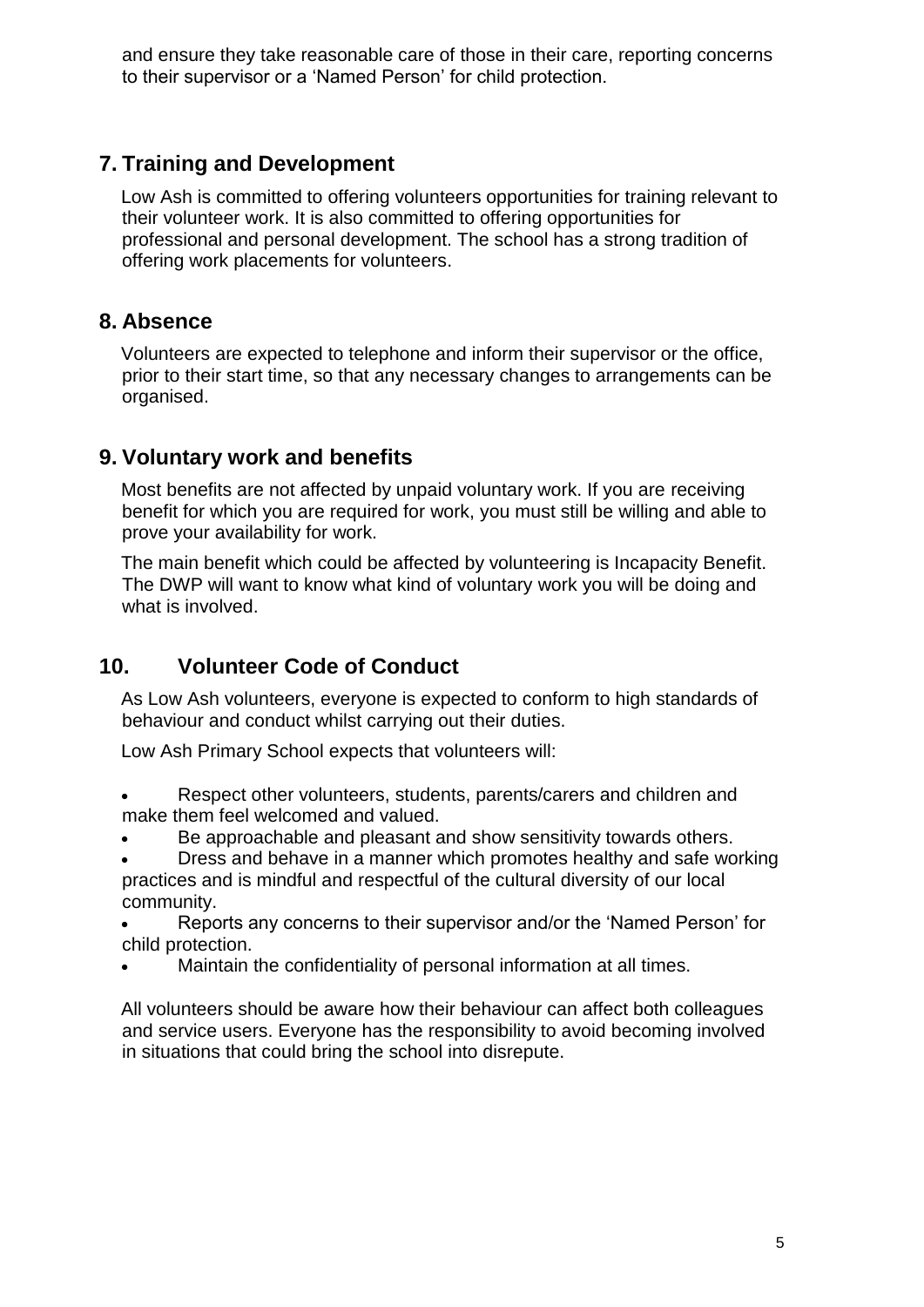### **11. Acceptable use of ICT, E-Safety and Social Media Policies**

These policies exists to safeguard and promote the proper use of the school's internet and email facilities. Volunteers are responsible for using these facilities in an efficient, effective, ethical and lawful manner. Use of the internet and emails may be monitored at any time for legitimate business reasons. Volunteers who do not adhere to the above policies will be asked to leave.

### **12. Equal Opportunities**

The school recognises that the activity of volunteering can provide an individual with experience and opportunities for self and career development. In accordance with school's Equality and Diversity Policy, volunteer placements will therefore be open to individuals irrespective of race, gender, disability, sexuality, age or marital status. Where a prospective volunteer demonstrates hostility to, or a clear lack of support for equal opportunities, she/he will be deemed automatically unsuitable for a volunteer position here. All volunteers are required to make a commitment to this policy. A copy can be given on request.

#### **13. Working Hours**

The hours of work will be discussed and mutually agreed between the volunteer and the supervisor or coordinator. The volunteer must be committed and adhere to the voluntary placement and allocated working hours.

#### **14. Lunch Breaks**

Volunteers who work more than 6 hours a day must take at least half an hour lunch break (with the exception of school trips where lunch is eaten with pupils). Tea and coffee are provided free for volunteers.

#### **15. Termination of agreement**

We expect regular volunteers to commit to at least 3 months of volunteering and give their full commitment during this period. The voluntary opportunity may be extended if considered by the volunteer coordinator and the volunteer supervisor. There is also the opportunity to terminate the agreement by mutual consent. The headteacher reserves the right to terminate an agreement if the volunteer does not adhere to the rules, policies and practices of the school

## **16. Child Protection and Safeguarding**

Safeguarding is our priority and we following the safer recruitment guidelines to ensure that we are school are committed to safeguarding pupils, young people and vulnerable adults and expects its volunteers to share that commitment. The process of recruitment of volunteers mirrors the safer recruitment of paid staff to ensure the most suitable adults for our school. A list of volunteers will be kept in the main school office. This will be kept up to date and the responsibility of the School Business Manager.

All regular volunteers will be expected to complete a DBS check, organised by the school. No volunteer will be allowed unsupervised access to children before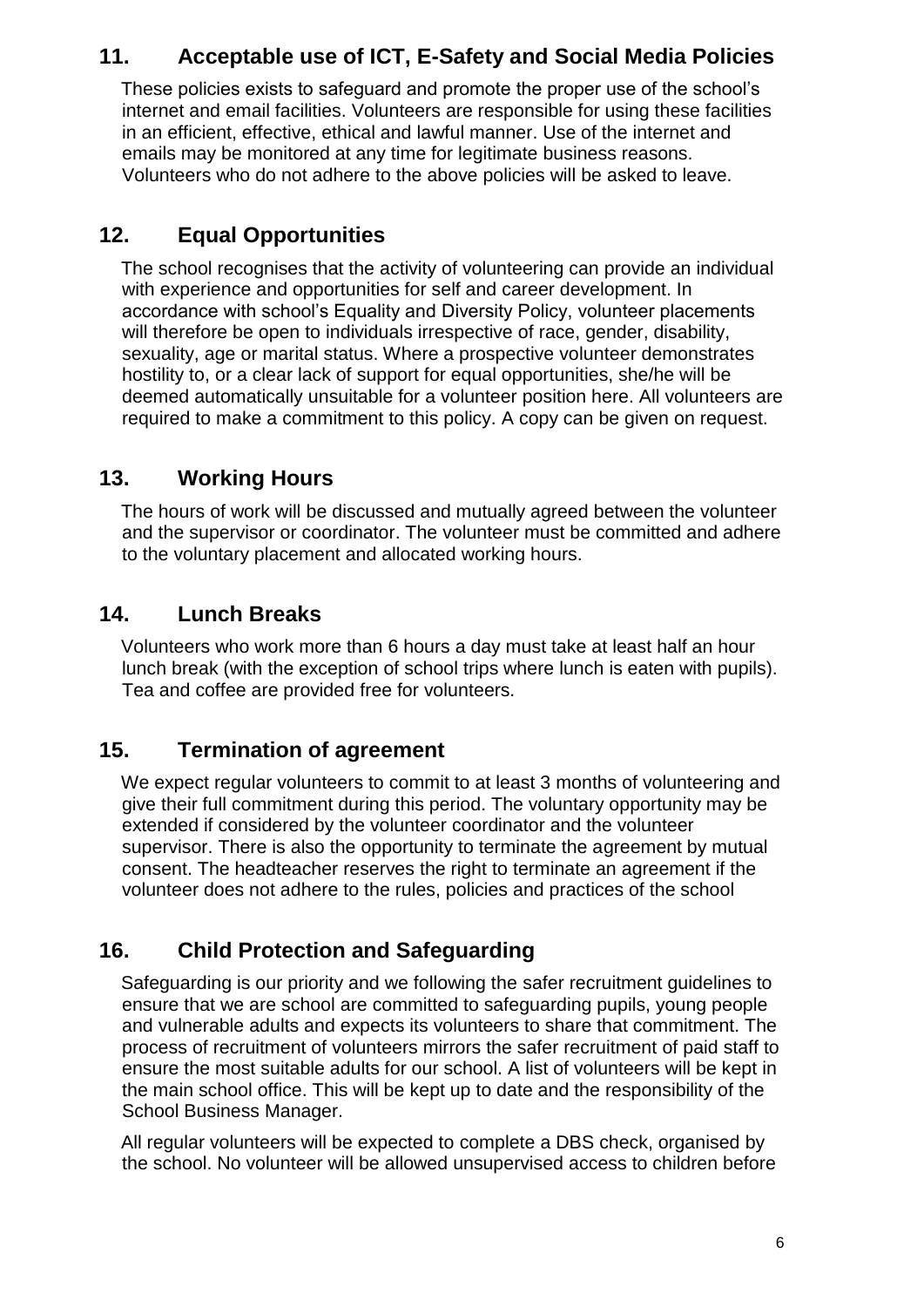the DBS check has been completed. Prospective volunteers are required to notify the headteacher of any criminal convictions or cautions before putting themselves forward as a volunteer.

All volunteers have the responsibility to report any concern that they may have regarding child protection to the volunteer coordinator or designated Named Person. It is not the role for the volunteer to investigate concerns. The school's Child Protection and Safeguarding Policy explains the guidelines and procedures to follow regarding any suspicions. A copy of this policy is available on request.

## **17. Disciplinary Procedures**

All volunteers are expected to achieve and maintain acceptable standards of conduct, attendance and job performance. Volunteers should be aware that any allegations regarding mistreatment of pupils will be addressed following the same standard procedures for allegations made against staff.

#### **18. Grievance Procedures**

The purpose of the procedure is first to allow the volunteer to freely express a complaint or matter of concern and then, where appropriate, to try and resolve any issue raised by means of a discussion and negotiation or, if necessary, counselling or training. If a volunteer feels aggrieved by any matter which arises during voluntary work, this should first be raised with the volunteer supervisor or coordinator. If still not resolved, then it can be taken to a senior member of staff. This will normally be done verbally at each stage, and you are entitled to be accompanied by a fellow employee.

If you are unable to achieve satisfaction by this procedure, the final decision on action will be taken by the headteacher, followed by the Grievance Committee of the Governing Body.

The school's Grievance Procedure explains clearly the principles and protocol followed when a Grievance has taken place. A copy of this is available upon request.

**Signed ………………………………. Chair of Governors**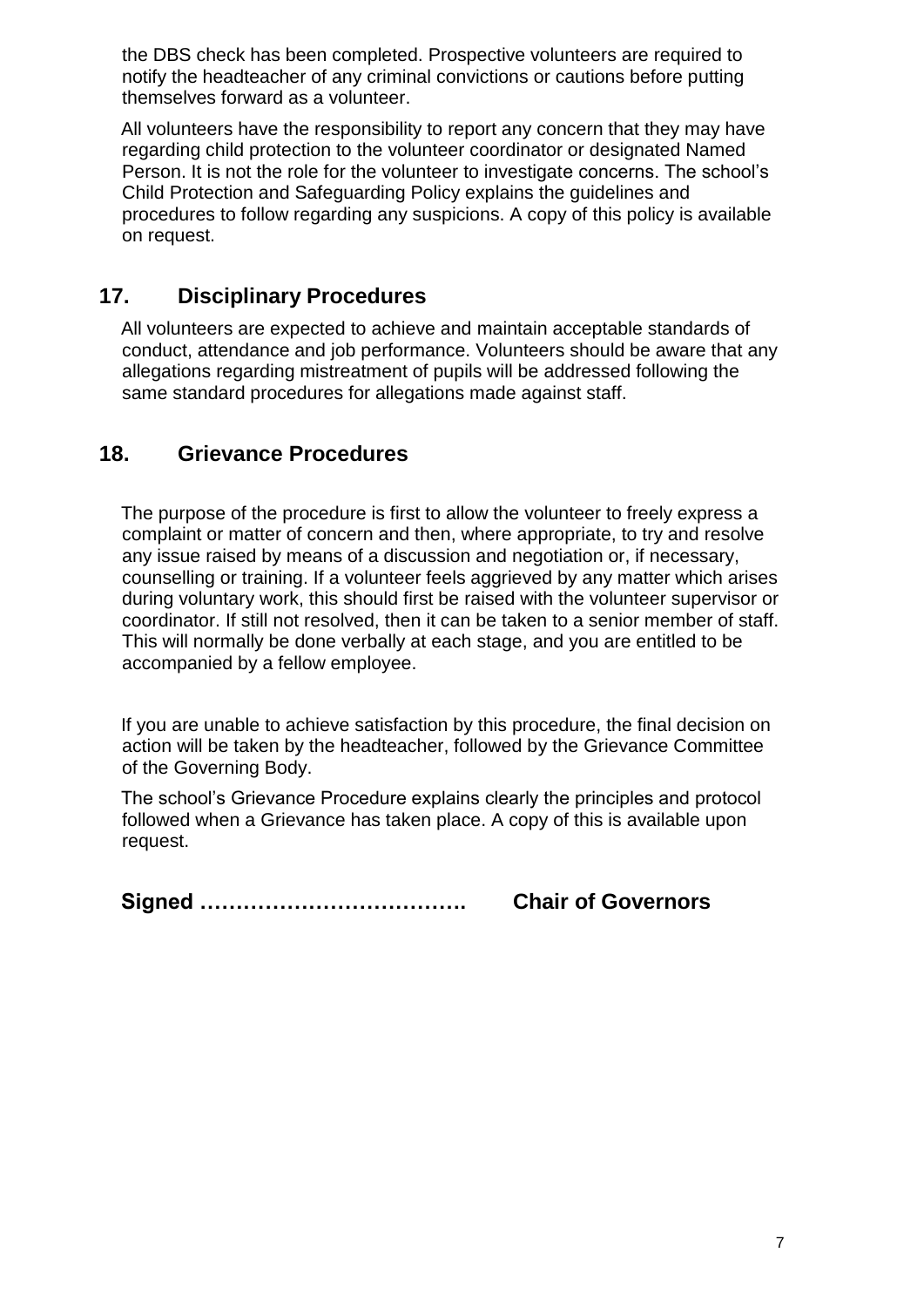## **Appendix 1**

VOLUNTEER APPLICATION FORM – FOR NEW VOLUNTEER Name of Volunteer: Date of Birth: Address:

Home phone: Mobile:

What activities/areas of the school's work would you like to help with?

Are there any particular age groups/classes you would like to work with?

Do you have any children attending our school? Yes/No Do you have any disabilities/other needs we need to take into account or adjustments we need to make to allow you to work as a Volunteer in School? (Please give details)

Please provide details of two people who can provide professional references for you:

Name: Address: Phone number: How do they know you?

Name: Address: Phone number: How do they know you?

Thank you for taking time to complete this Volunteer Application Form.

Please hand it to the School Office, marked for the attention of the Head teacher. Your offer of help is greatly appreciated and we will be in touch as soon as possible.